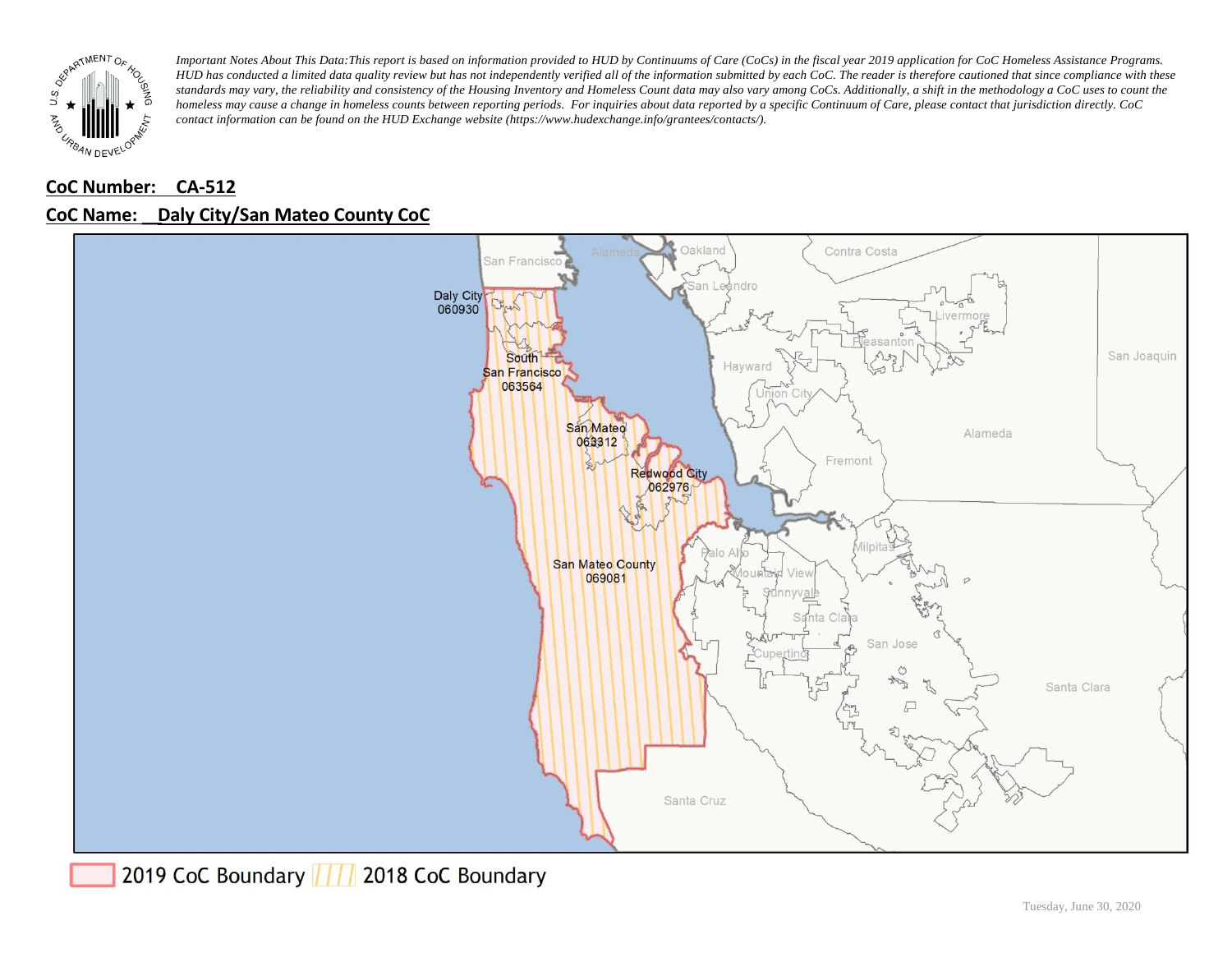

#### **CoC Number: CA-512**

### **CoC Name: \_\_ Daly City/San Mateo County CoC**



**2019 Awards by Component and Renewal Type**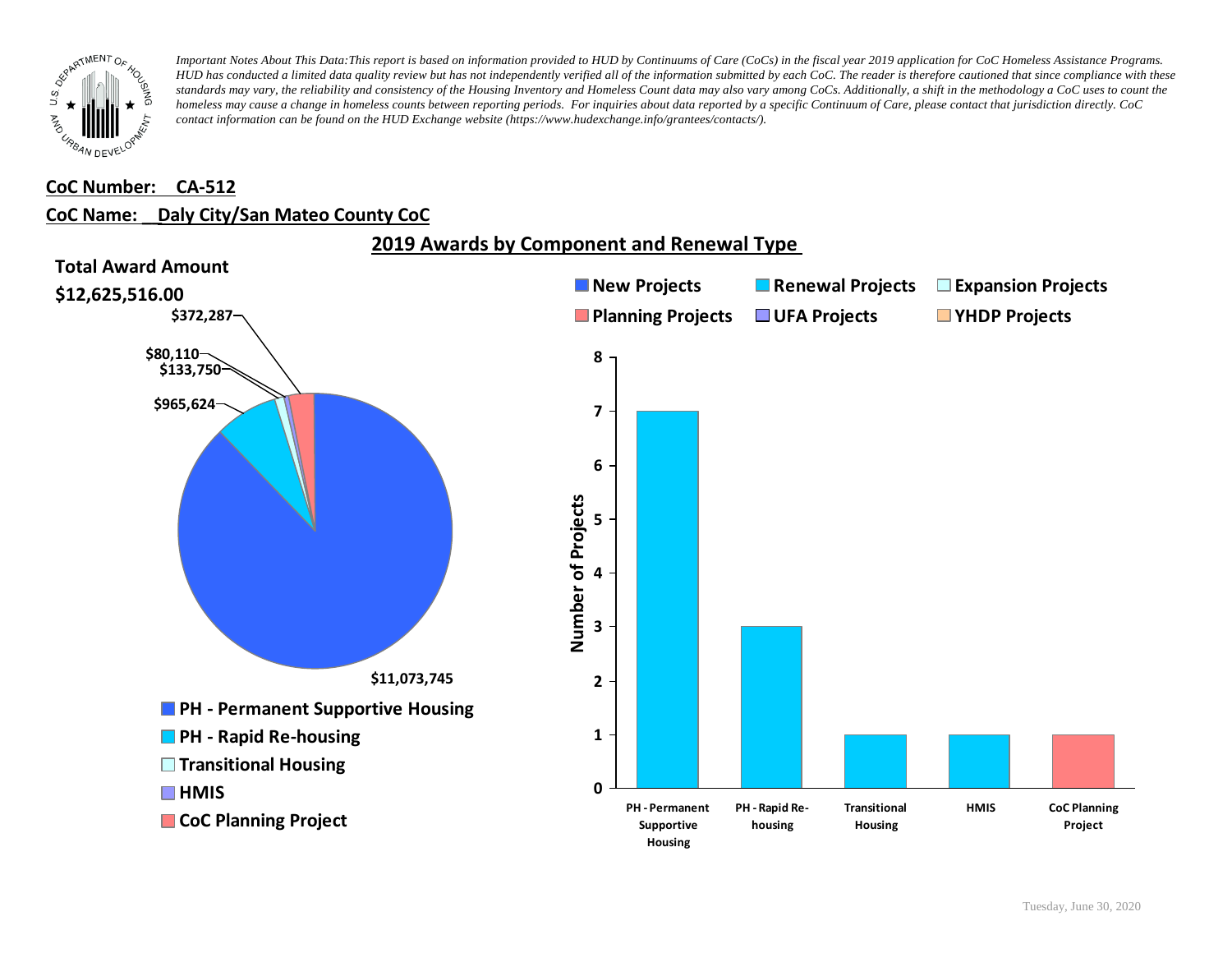

### **CoC Number: CA-512**

### **CoC Name: \_\_ Daly City/San Mateo County CoC**



### **2019 Housing Inventory Summarized by Target Population and Bed Type**

<sup>1</sup> Adult & Child Beds refer to beds for households with one adult (age 18 or older) and at least one child (under the age of 18).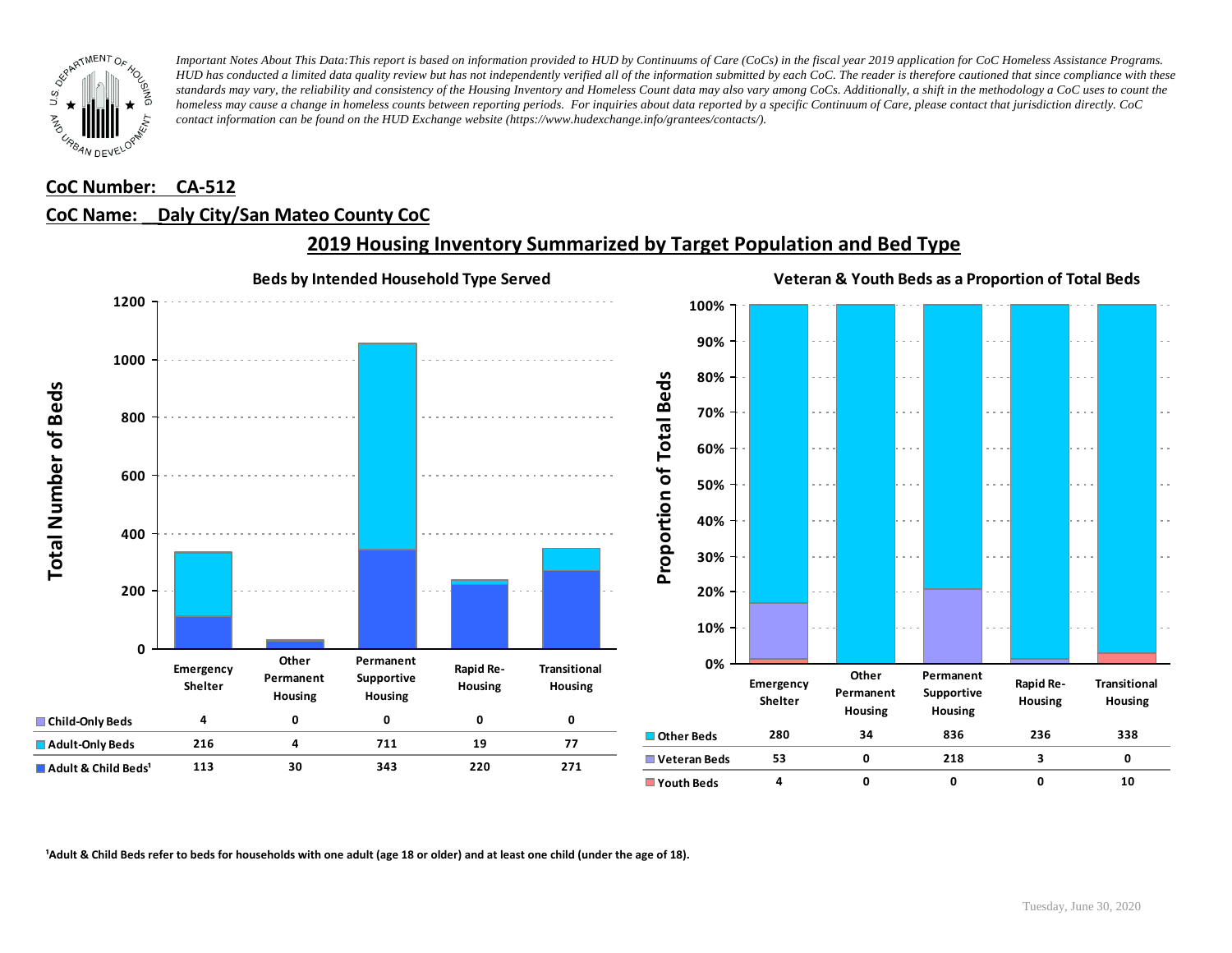

## **CoC Number: CA-512 CoC Name: \_\_ Daly City/San Mateo County CoC**

# **2019 Point in Time Count Summarized by Household Type**



\* Safe Haven programs are included in the Transitional Housing category.

¹This category includes single adults, adult couples with no children, and groups of adults. ²This category includes households with one adult and at least one child under age 18.

³This category includes persons under age 18, including children in one-child households, adolescent parents and their children, adolescent siblings, or other household configurations composed only of children.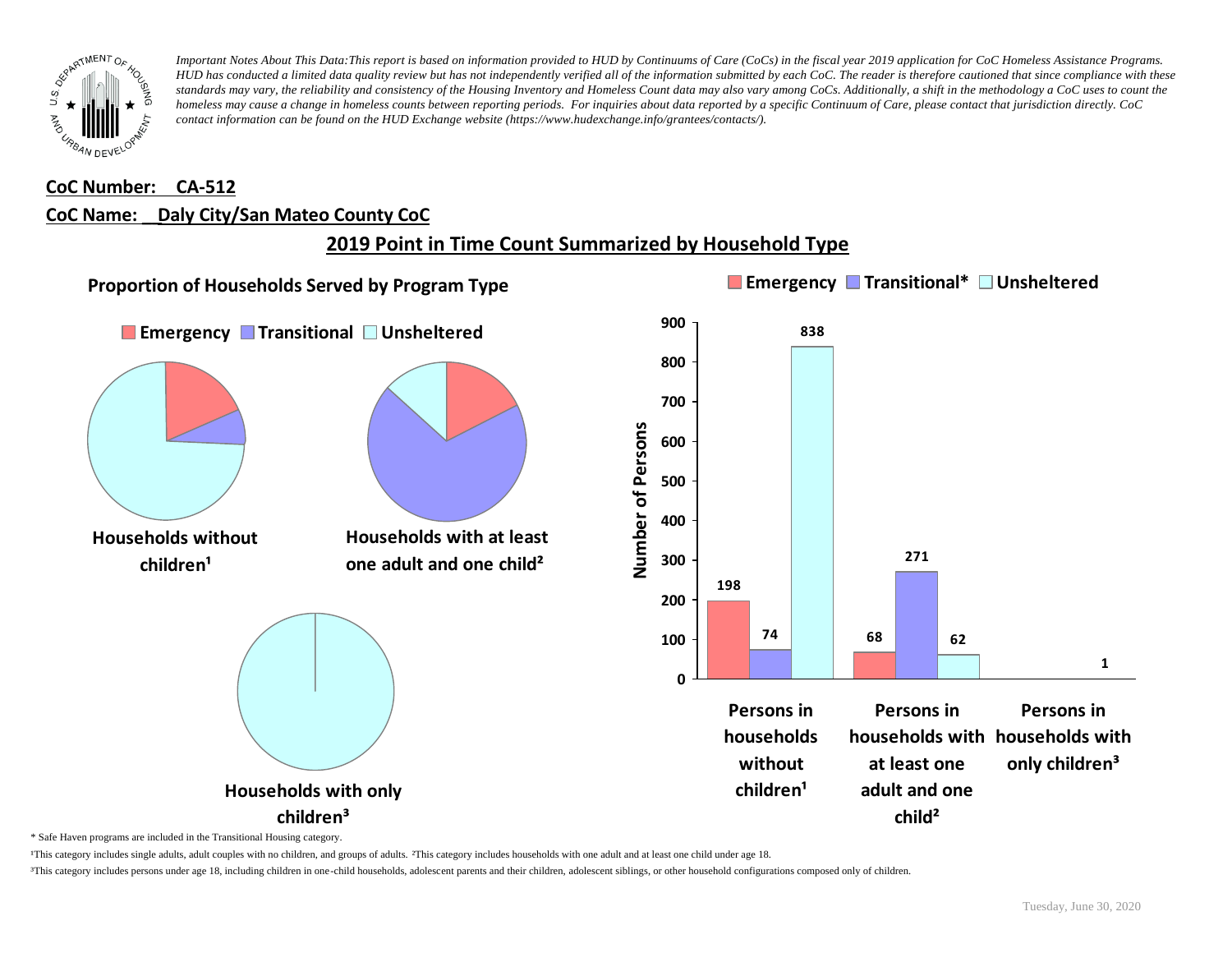

## **CoC Number: CA-512 CoC Name: \_\_ Daly City/San Mateo County CoC**



**2019 Point-In-Time Count Proportion of Persons in each Age Group by Household Type**

\* Safe Haven programs are included in the Transitional Housing category.

¹This category includes single adults, adult couples with no children, and groups of adults. ²This category includes households with one adult and at least one child under age 18.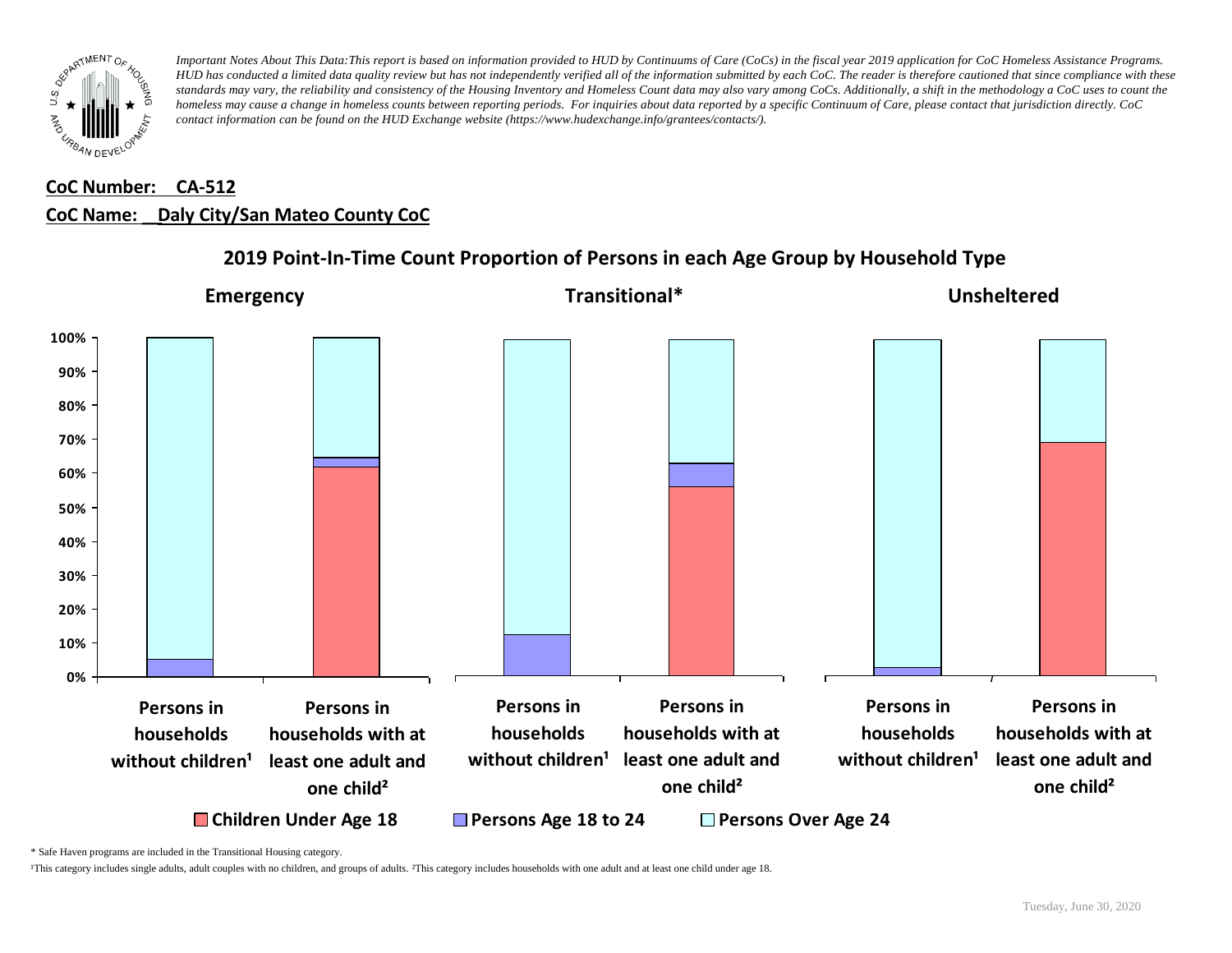

### **CoC Number: CA-512**

#### **CoC Name: \_\_ Daly City/San Mateo County CoC**



### **2019 Point in Time Count Summarized by Chronically Homeless by Household Type**

\* Safe Haven programs are included in the Transitional Housing category.

¹This category includes single adults, adult couples with no children, and groups of adults. ²This category includes households with one adult and at least one child under age 18.

³This category includes persons under age 18, including children in one -child households, adolescent parents and their children, adolescent siblings, or other household configurations composed only of children.